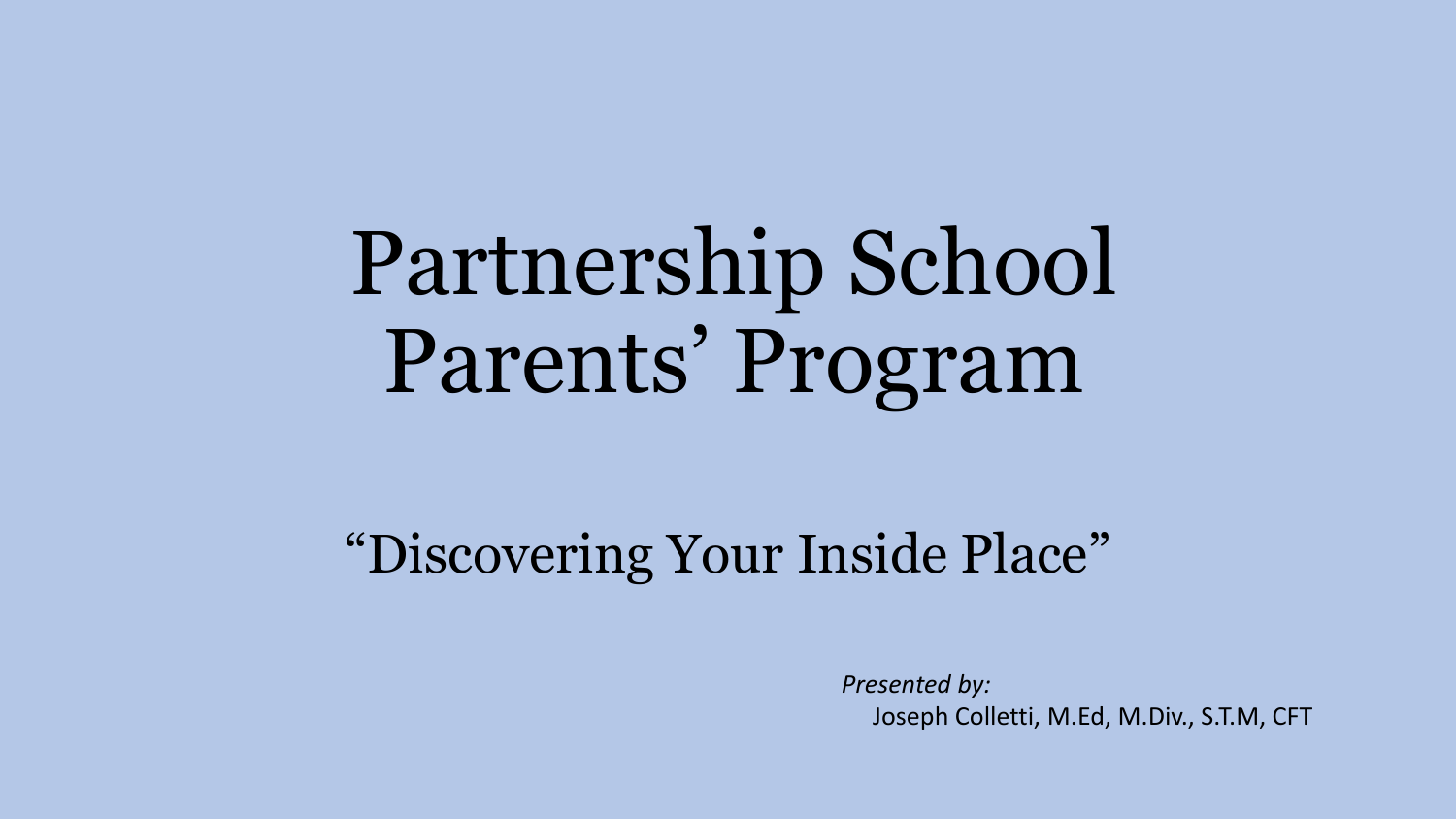#### "Discovering Your Inside Place" Program

- What is it?
- Why is it important?
- What difference will it make?
- All about the "Inside Place"
- "The Inside Place" elements
- How can I encourage my child?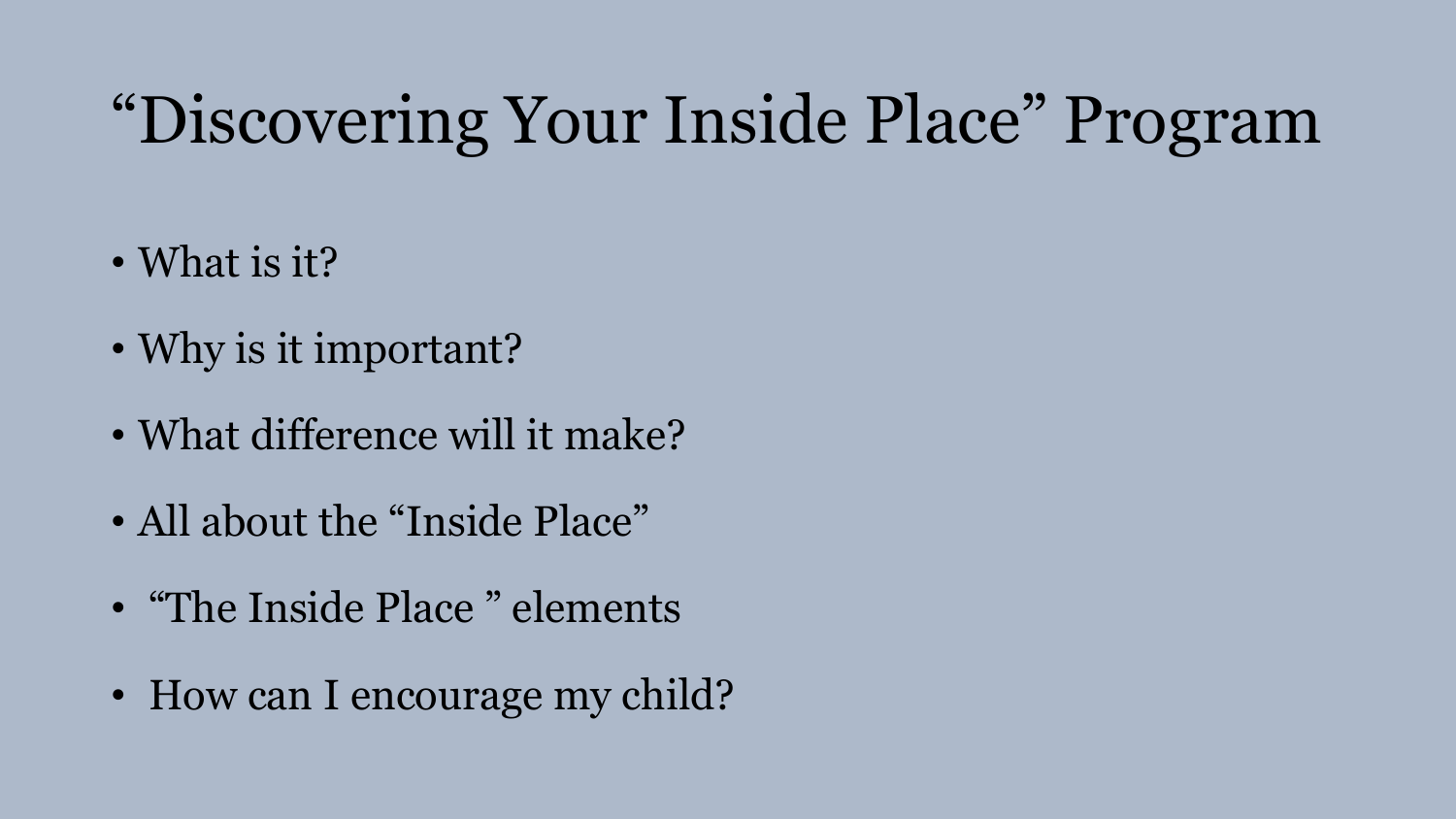### What is this " Inside Place" Program?

- A program to teach the children *life skills* that enable them to be with their feelings and emotions in a positive, life-enhancing way.
- Helping the children to learn how to not be merged with their strong feelings and able to appreciate all their feelings in a constructive way
- Ultimately Helping the children to lead healthy, happy lives.
- Helping to create a dynamic and rich family life.
- *The program is not therapy or a set of techniques to suppress emotions !*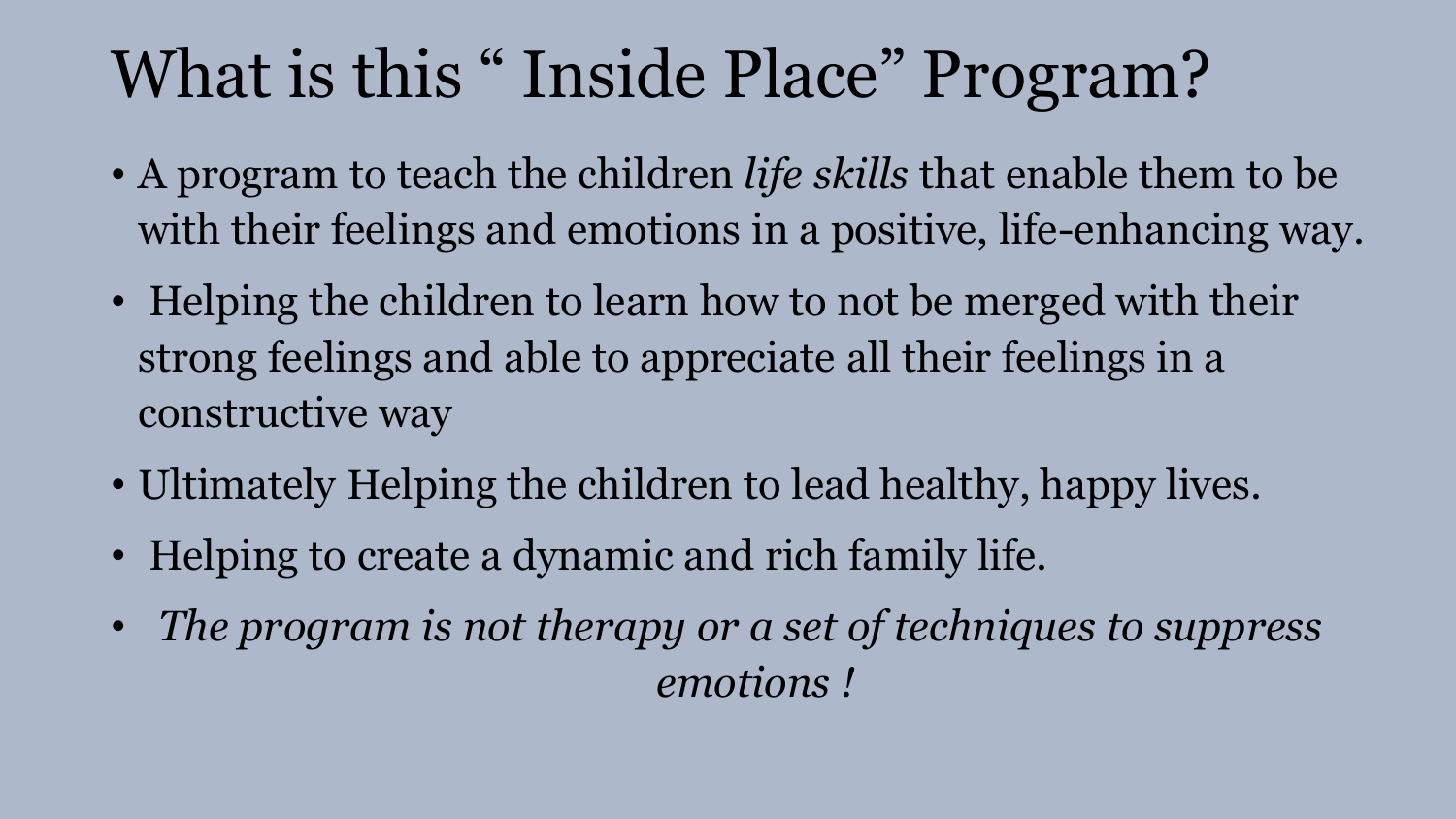### Why is this important?

- Life experiences generate emotions and feelings in addition to cognitive knowledge.
- It is easy to become merged with strong emotions and stay "stuck" in them. That merger can result in behaviors that are negative and destructive.
- Positive life movement comes when one can become aware of the meanings that underlie the emotions.
- Such interaction does not "solve problems by making them go away" but rather enables a person to be with the reality of the situation in a way that is life enhancing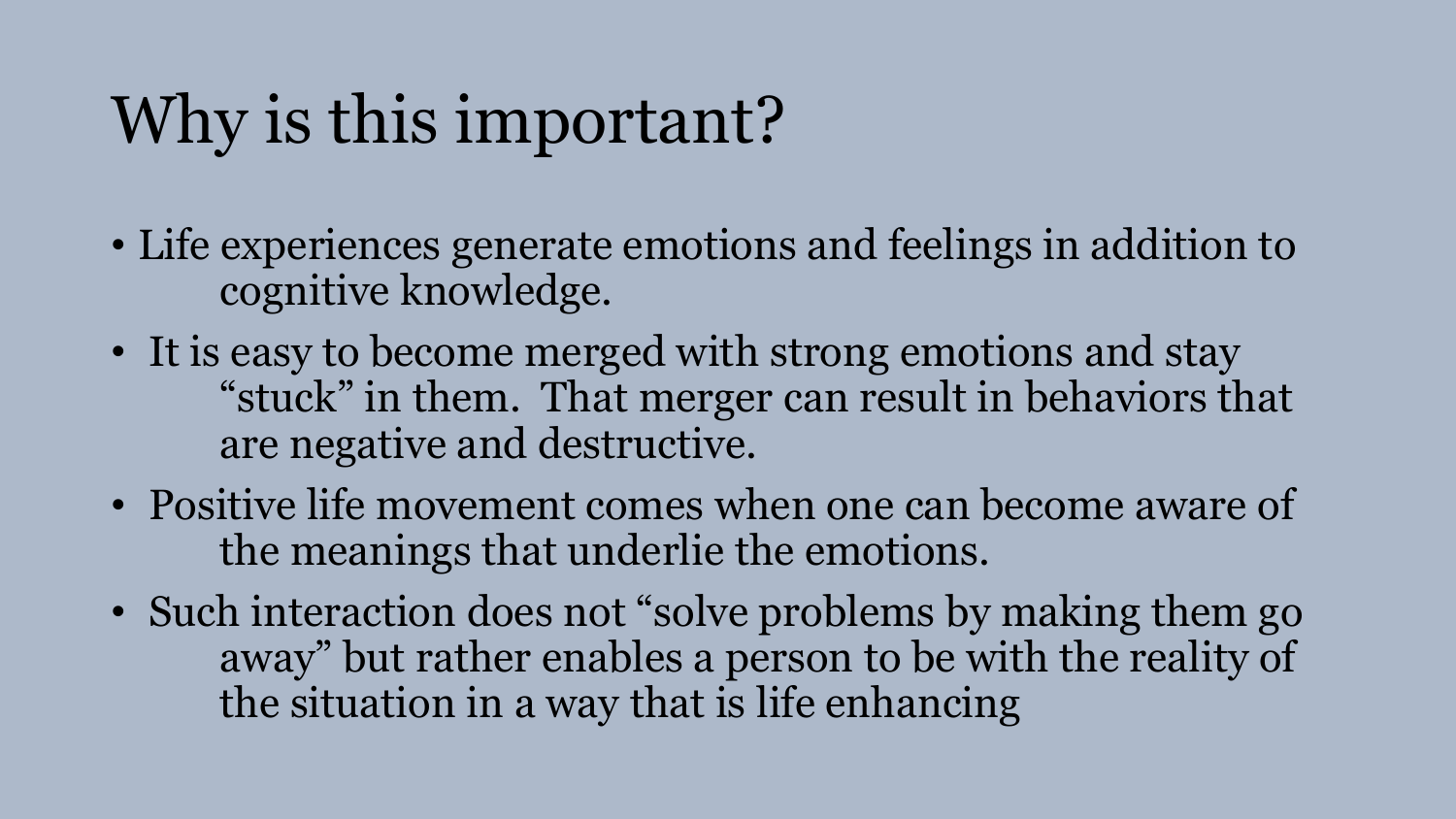### What Difference Will This Make?

- The children will learn life skills that will:
	- Help navigate the turmoil of life changes
	- Help establish positive relationships with their bodies
	- Promote more balanced relationships with others
	- Promote stronger family relationships
	- Ultimately help them become more healthy, happier adults
- For parents it will:
	- Provide new opportunities to interact positively with your children
	- Reduce frustration !
	- Open up new possibilities in your own lives …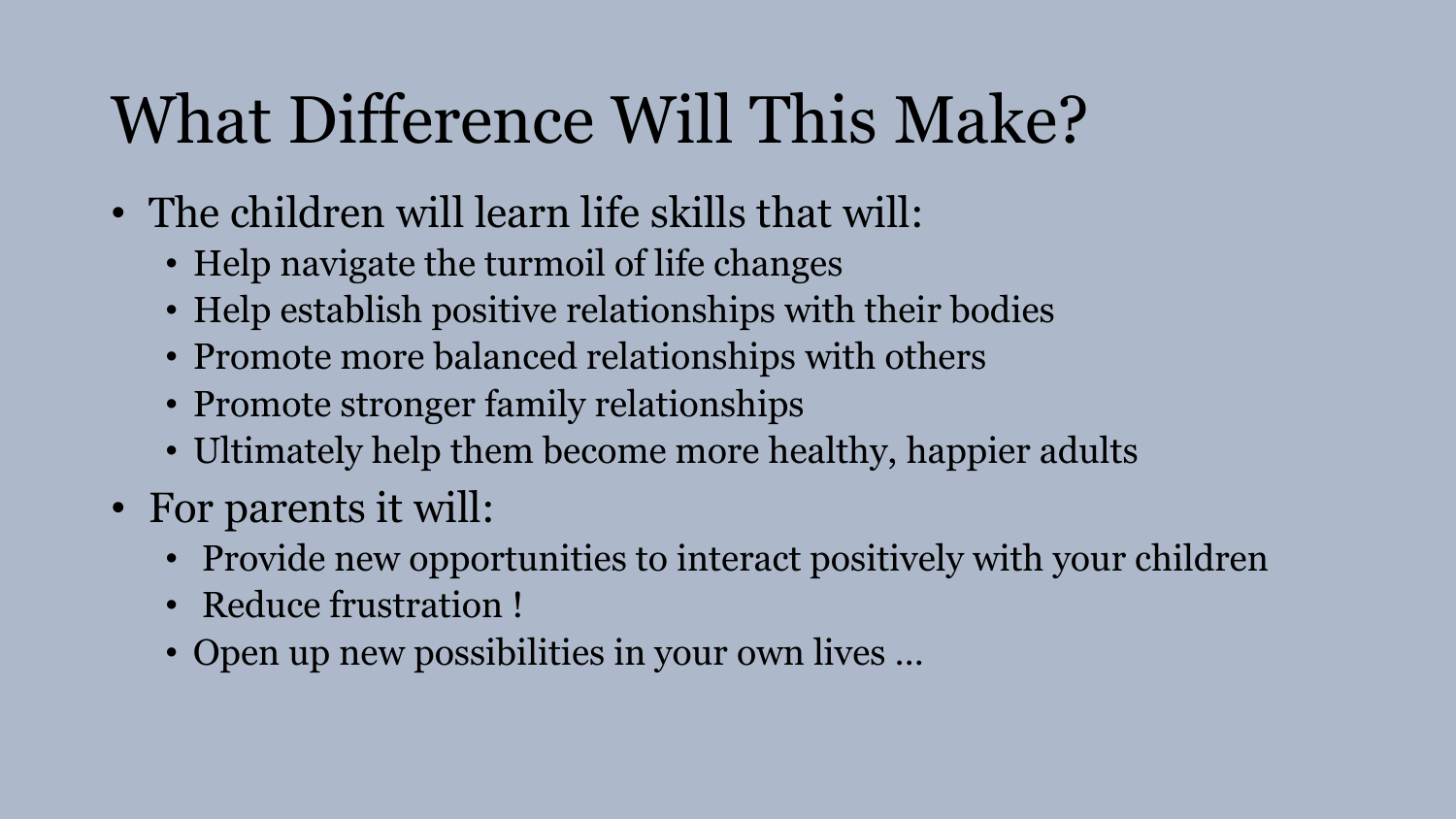#### All about " The Inside Place"

- Our Culture:
	- " Living from the neck up"
	- Focused on solutions and "fixing" everything
	- Living by deflecting strong emotions
	- The opioid crisis is just a symptom !
- Our experience: Logic and knowledge aren't enough…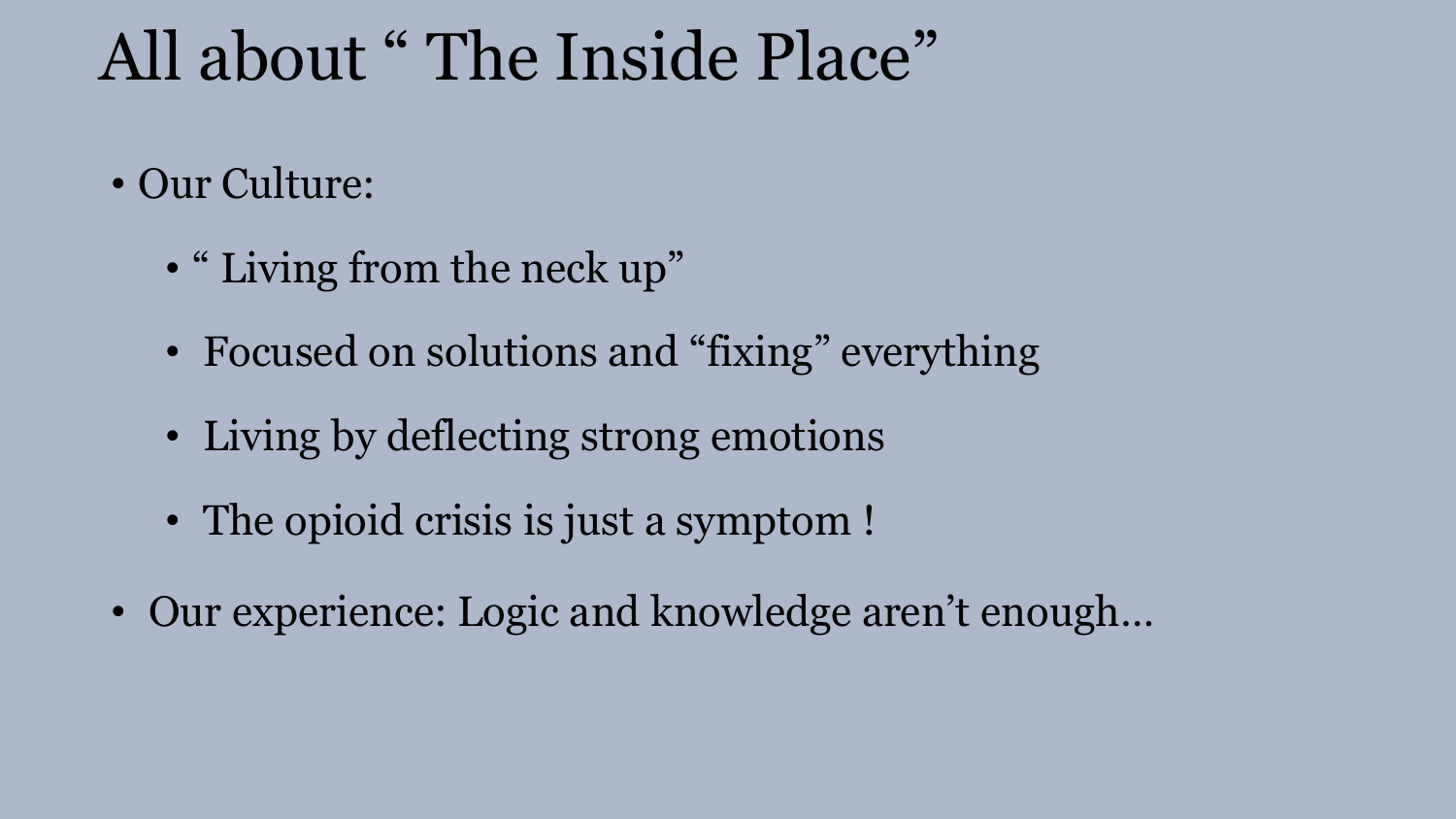#### " The Inside Place"

- Looking at what is inside us from a different perspective!
- New approach to our bodies:
	- We are both mind AND Body
	- There are neural networks in our torso area like a brain extension!
	- These networks carry the energy of all of our life experiences
	- But more than just energy, there is a deep wisdom in this "inside place".
	- And the way our bodies begin to manifest this meaning is through our feelings and emotions!
	- Our feelings and emotions are "the phone ringing"...
	- In essence, our inner knowing is a "sixth sense".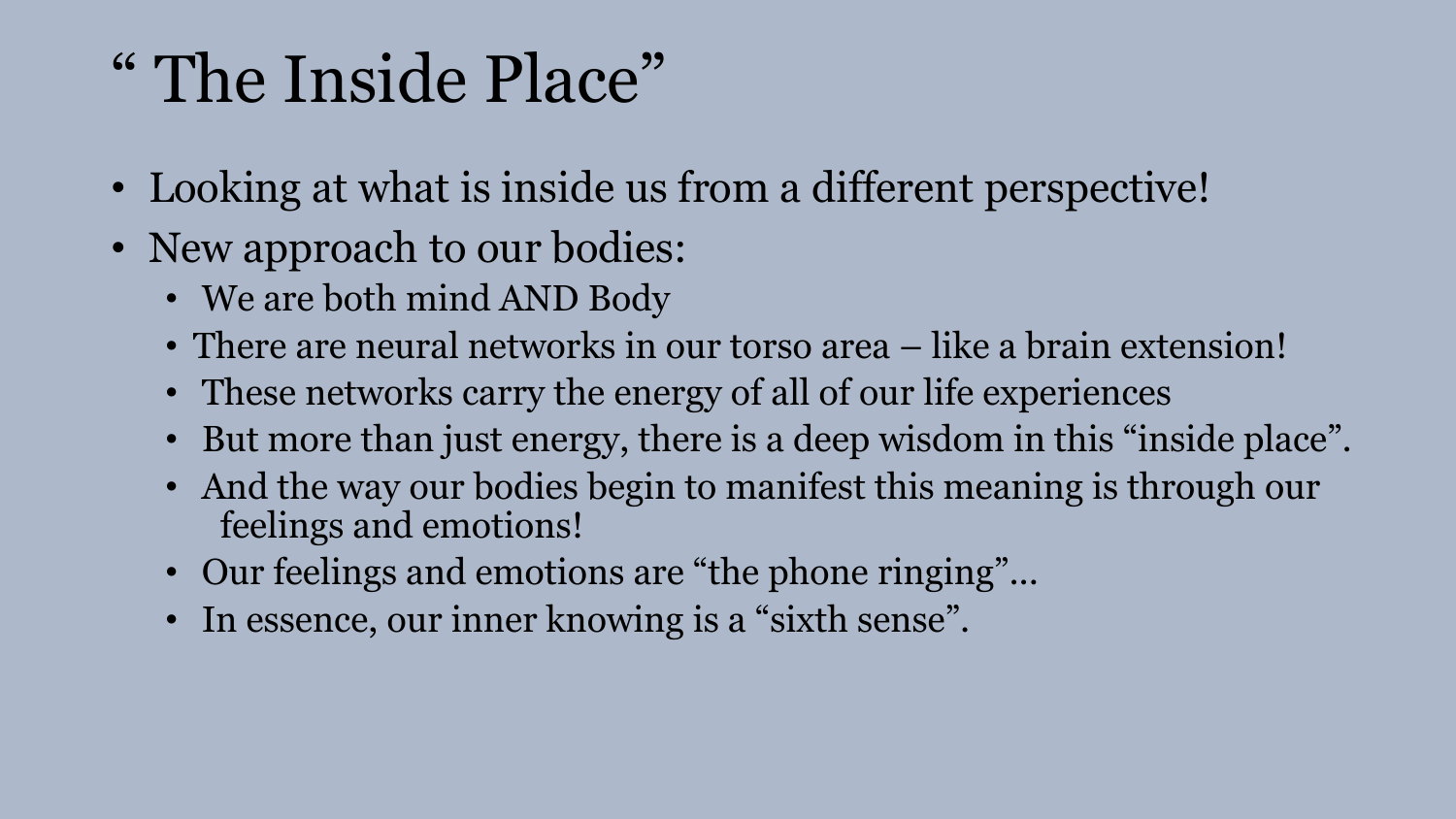#### The Iceberg of Our Awareness

- So how do we answer the "phone"?
- The Felt Sense!
	- Gives rise to our emotions
	- Is the doorway to our inner wisdom
- The key to "answering the phone" is to become aware of the felt sense

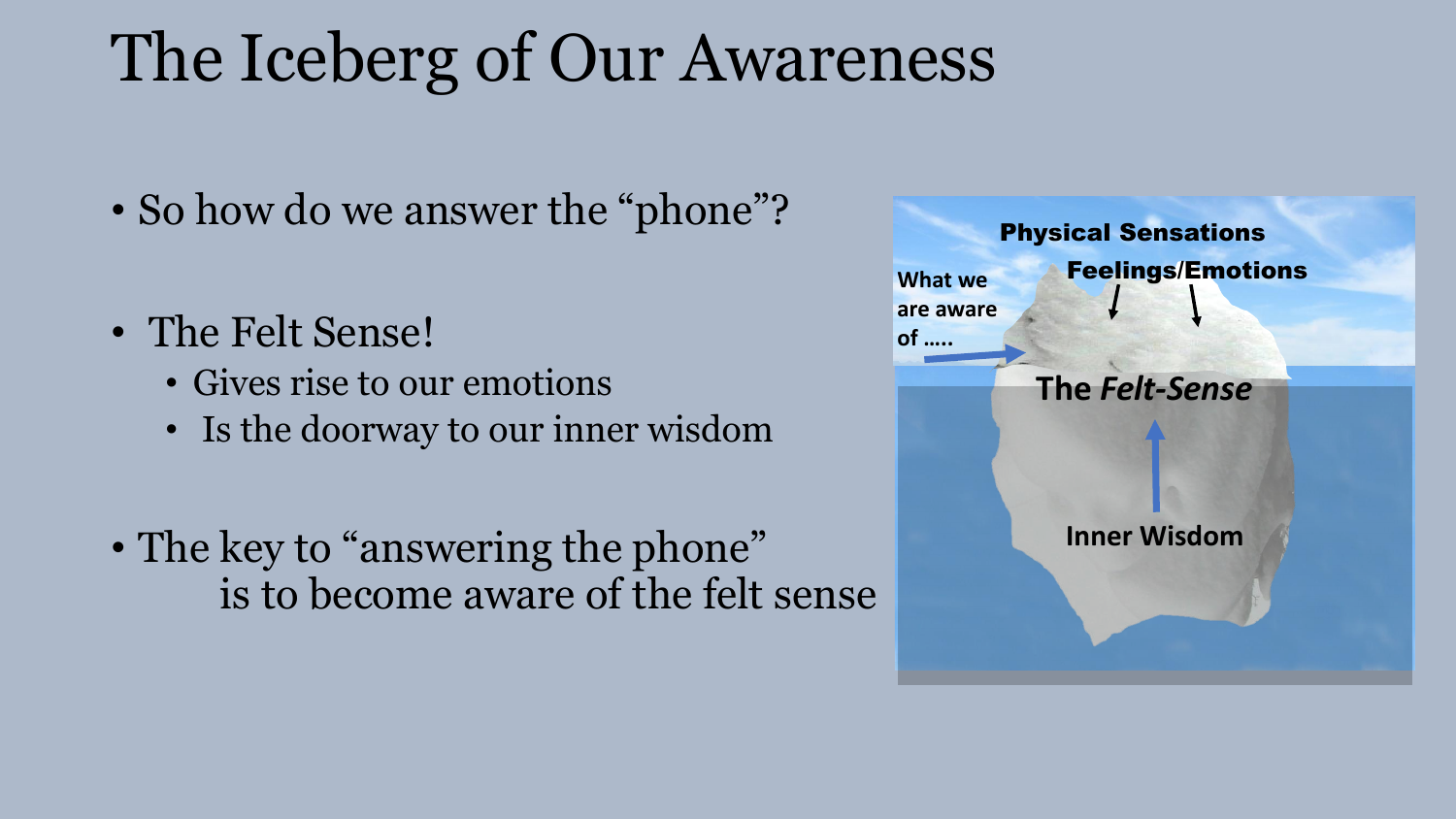#### Two Doors Experience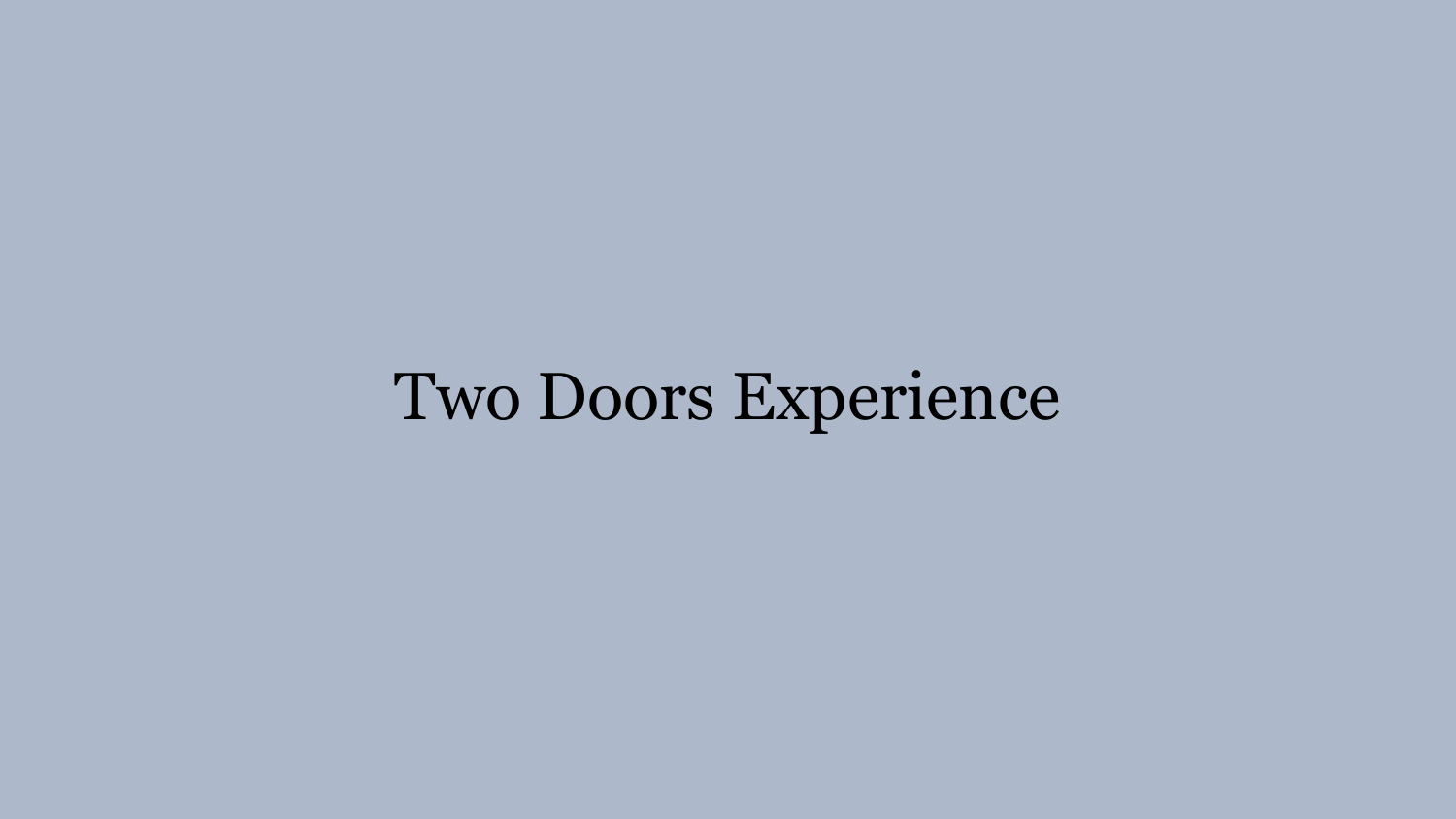#### The "Inside Place" Program Elements

- Bodily Awareness
- Recognition of the range of possible emotions
- Emotions as neither good nor bad: the "story" under them...
- Clearing a Space / Pausing
- Ways to discover felt senses through feelings and emotions
- Ways to bring the inner meanings/wisdom into awareness
- Ways to interact with each other from this perspective…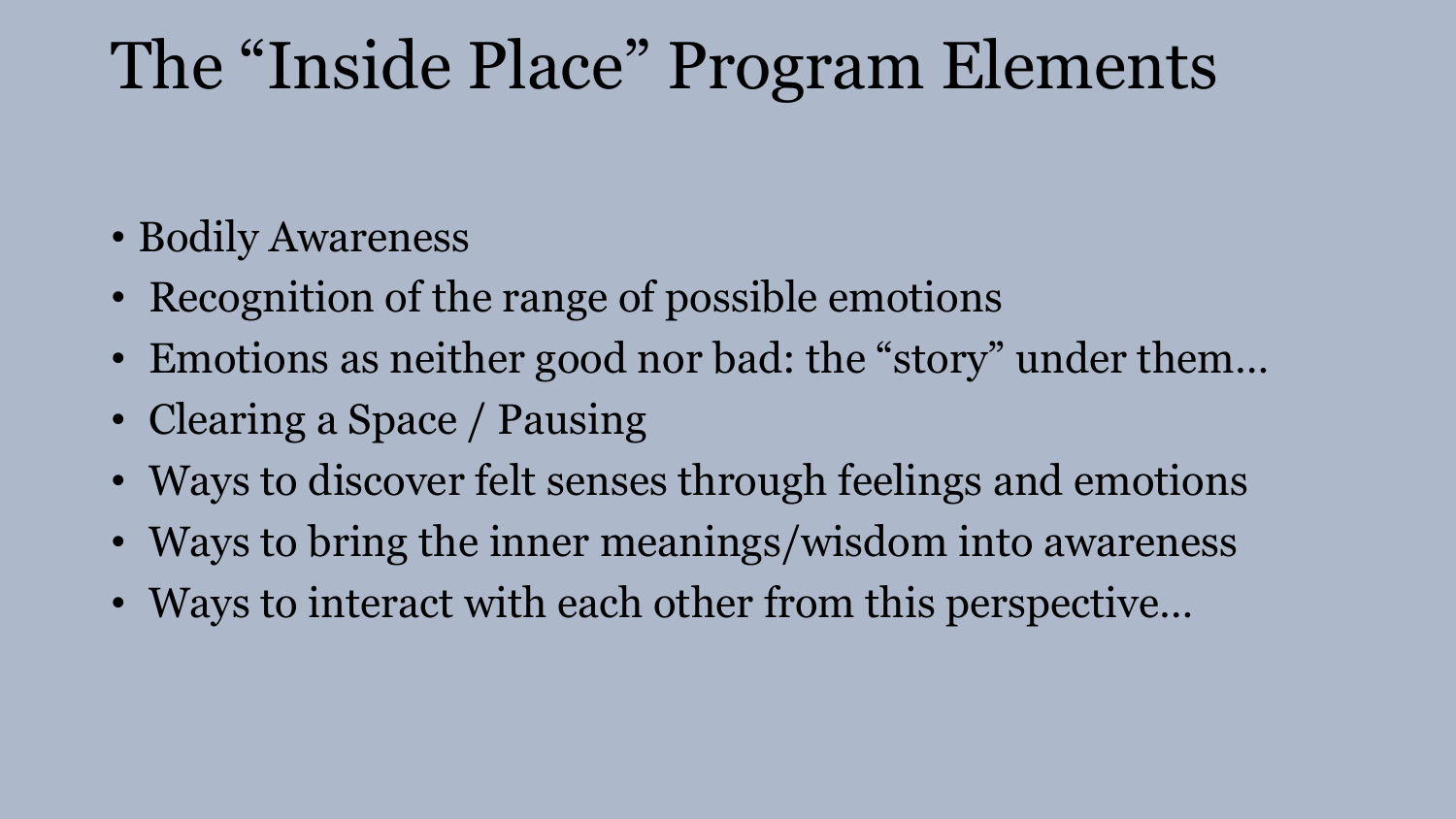## How to support your child in this program

#### • Some principles:

- Understand that the child is the **expert** on his or her inner place.
- Respect the child's inner place : no "shoulds"
- Encourage " Pausing"
- Encourage "Where in your body do you feel that?"
- " Does it have a name?" "What is its story?"
- Use the language: "Inside place" and .....
- No such thing as a "bad" feeling.....
- Be curious about what is the "story" underneath their feelings